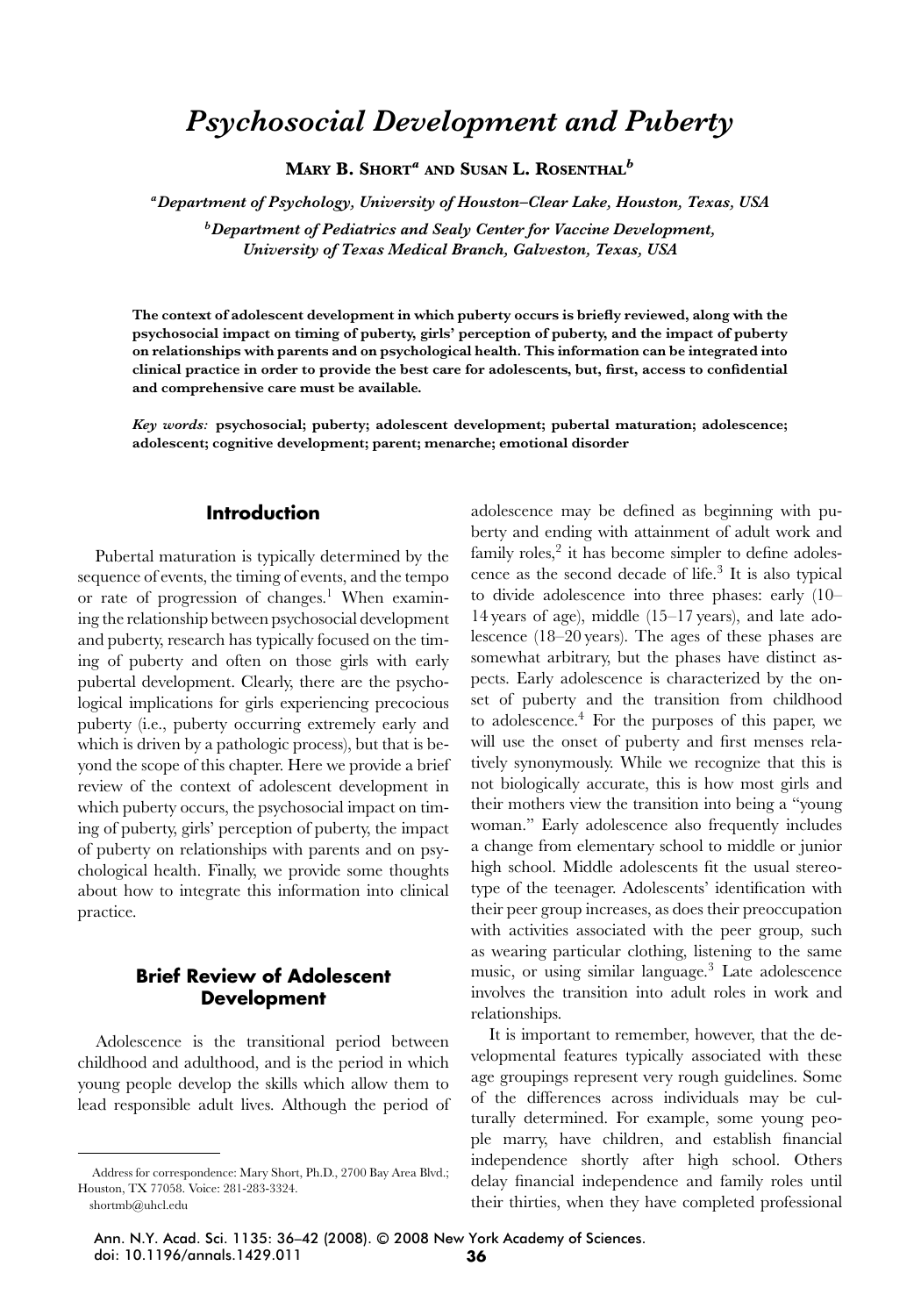training; while yet others have children, may or may not marry, and then pursue educational and occupational goals once their children are older. In addition to these differences between individuals, there are intraindividual differences across areas. For example, earlydeveloping girls do not necessarily demonstrate more advanced cognitive and social development.<sup>4</sup> Given these asynchronies across areas and individuals, it is incumbent on health care professionals to consider the context of the particular girls' life and to be sensitive to her biological, cognitive, and social stages of development.

Although the day-to-day nature of parent–child relationships changes across adolescence, parents remain a significant influence in their adolescent's life and decision-making. For example, as adolescents practice their increased decision-making skills, they argue more frequently with their parents, but remain emotionally close. Other ways in which the day-to-day relationship with parents change include decreases in the amount of time spent with parents, and parental involvement in decision-making, particularly around issues such as clothing and hair styles. Research has demonstrated that a parenting style that is characterized by developmentally appropriate limit-setting and supervision in the context of a warm and supportive relationship (i.e., authoritative parenting) is associated with the greatest psychosocial health. $5$  A key is for the limit-setting and supervision to be developmentally appropriate for example, parents move from supervision through direct physical presence to supervision through knowledge and they allow their adolescents to have increasing autonomy as their cognitive abilities and experiences increase. Although parents remain important throughout this entire period, peers and romantic partners play an increasing role in socialization.<sup>6</sup> As adolescents age, they begin spending more time with peers, and peers start to have more influence in adolescents' lives, and these friendship seem to help adolescents adjust to their ever-changing lives.7*,*<sup>8</sup>

# **Psychosocial Impact on the Timing of Puberty**

Research has consistently demonstrated that the psychological context of the girl can influence the timing of puberty beyond the contribution from heredity and health status.<sup>9</sup> However, although studies find that the psychosocial environment can produce *statistically* significant differences in age of menarche, these differences range from 2 to 8 months.<sup>10</sup>*,*<sup>11</sup> It is unknown how much earlier puberty needs to occur for it to be clinically meaningful for the girl and her family, and to the best of our knowledge, this has not been studied.

High levels of family conflict, divorce, negative parenting, absent fathers, and emotional distance appear to be related to an earlier age of the onset of menarche.10–16 These studies differ in the measures used and the timing of the assessment (i.e., as adolescents or retrospective reports), resulting in slightly different specific findings across studies and within studies. For example, one study found that the adolescent's perception of marital conflict did not predict early age of menarche, but parental reports of overt marital conflict  $\text{did.}^{11}$  The focus has been on negative qualities within families, but perhaps it would be beneficial to examine protective effects. For example, one study found that girls who have fathers in the home and parents who are supportive and affectionate have a later onset of puberty.<sup>17</sup>

In addition to the family environment, a history of child sexual and physical abuse has been shown to be associated with the early onset of menarche. Overall, the research supports that girls who have a history of child sexual abuse have an increased chance of experiencing menarche early.<sup>15</sup>*,*18*,*<sup>19</sup> However, there are differences across studies as to which variables of the abuse (type and duration) have an impact on the timing of menarche. Further, one study found that severe physical abuse was associated with early menarche,<sup>15</sup> but another found no association with physical abuse.<sup>16</sup> Only one study measured duration of abuse and it found that when the sexual abuse occurred for more than 12 months, then were the girls more likely to experiencing menarche early.<sup>15</sup>

A challenge has been to examine the relative contribution of potential stressors and whether multiple stressors have a greater impact than a single one. For example, the study that examined sexual abuse and father absence found that father absence was more important than sexual abuse in the likelihood that the girl had early pubertal development.<sup>15</sup> However, the research is not conclusive regarding which stressors are more important and, to date, there is little information regarding what factors might be protective for a girl should she experience an isolated stressor. With regard to additive effects, another study examined the impact of the number of stressors, some of which had no relationship to timing of puberty in bivariate models. This study found that girls who had two risk factors (overweight, behavioral problems, family conflict, and father absence) had menarche an average of 2 months earlier; whereas, girls who had all four risk factors had menarche an average of 8 months earlier.<sup>10</sup> This suggests that a higher number of stressors are likely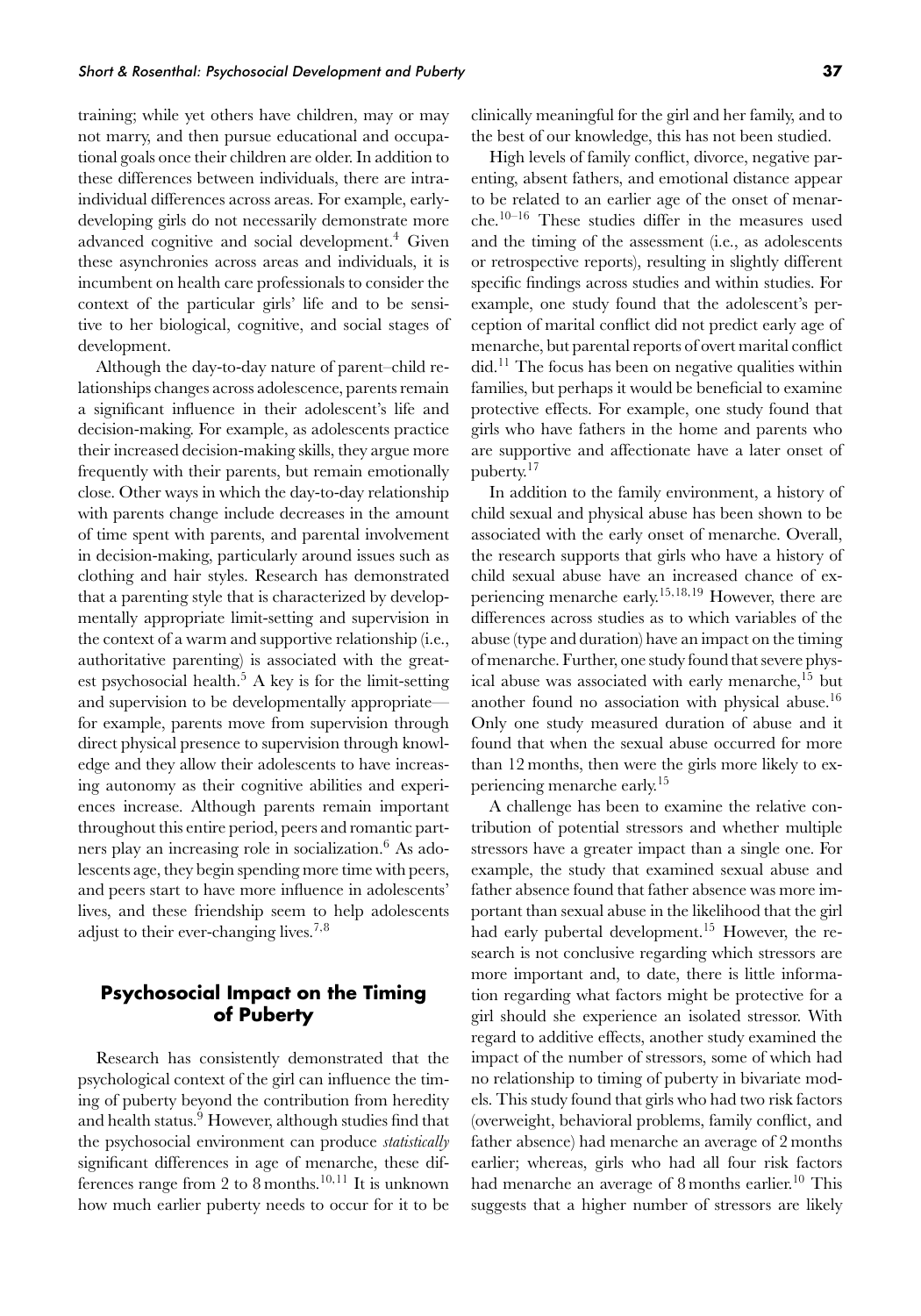to leave the girl vulnerable to an even earlier age of menarche.

## **Girls' Perceptions of Puberty**

The available data suggest that girls initially experience menarche negatively, and this may be particularly true for early-developing girls.<sup>20–26</sup> These negative emotions can include embarrassment, shame, fear, shock, confusion, and misery; however, some girls described feeling happy, proud, relieved, and excited.<sup>26</sup> Research has shown that the more prepared and knowledgeable a girl is when beginning pubertal maturation, the more likely she will have a positive initial experience.<sup>21–24</sup> However, the content of the preparation is important. For example, one study found that when parents included information about the risk of adverse outcomes (such as the risk of mistimed pregnancy), girls had more negative feelings, including fear, shame, and dysfunction.<sup>25</sup> Girls also may benefit more from information that prepares them for the practical aspects of managing menses as compared to the biological mechanisms underlying menstruation.<sup>26</sup> Clearly, more information is needed as to how to best prepare young girls so that they embrace these changes in a positive and celebratory manner.

## **Puberty and Relationships with Parents**

Most of the research on adolescents and their relationship with their parents do not relate the changes during adolescence to the onset of puberty. Clearly, one can assume that some of the struggles that occur between parent and adolescent are related to the adolescents' increased interest in romantic relationships and concerns about the adverse outcomes (violence, sexually transmitted infections, pregnancy). In fact, it has been shown that it is the onset of puberty rather than the timing of puberty that is associated with decreased closeness with parents, more intense and more frequent conflict with mothers, deceased number of calm discussions with mothers, and more rejection from mothers.<sup>16</sup>*,*27*,*<sup>28</sup> Other studies have looked specifically at the parent–adolescent relationships of early-maturing girls. These studies found that early-developing girls, when compared to "on-time girls," have more conflict with parents, engage in less communication with their parents, and when they do communicate, the conversations are "more heated."14*,*16*,*27–29

# **Impact of Puberty on Girls' Psychological Functioning**

Although the adolescent time period is associated with the need for the young girl to manage rapid changes in many areas, most adolescents are leading healthy, productive lives even if their parents find them challenging at times. One area of change that places an adolescent girl at increased risk for psychological difficulties is the early onset of puberty. Overall, the early onset of puberty is associated with increased emotional/psychological problems, aggression/delinquency, substance use, and sexual risk-taking behavior. The mechanism for these relationships is complicated and multi-factorial. One important mechanism is the social environment. Early-maturing girls may associate with older and more-deviant peers,<sup>30,31</sup> either because they feel more accepted by those peers or those peers assume these girls are older and then initiate them into deviant behaviors. The girls may begin to adopt those deviant behaviors, which are reinforced and maintained by the older peer group. These relationships may also be associated with more frequent trips to places such as clubs, which present girls with opportunities to engage in age-inappropriate behavior.<sup>6,32</sup> With regard to the sexual risk-taking seen among earlymaturing girls, an additional mechanism may be the increased sexual interest associated with the onset of puberty.<sup>33</sup>

#### Emotional Disorders

There is some suggestion that for all girls, the onset of puberty is associated with increased risk of depressive symptoms, regardless of the timing of puberty.<sup>34</sup> In fact, girls have more depressive symptoms than boys do, and these symptoms increase after 13 years of age.34–36 However, one study examining pubertal status, age, and pubertal timing found that timing of puberty was important, with early-maturing girls having more depressive symptoms than on-time or latematuring girls. $37$  This is consistent with a body of literature, which suggests that compared to on-time or late-maturing girls, early-maturing girls are at risk for a variety of psychiatric disorders (e.g., depression, anxiety, eating disorders), self-harm behaviors, and minor symptoms related to distress, anxiety, or depression.<sup>34</sup>*,*35*,*37–45

In general, as girls go through puberty, they are at risk for being dissatisfied and preoccupied with their bodies.46–48 Early-maturing girls are particularly vulnerable and exhibit problematic body image and eating, such as negative feelings related to body image,  $47$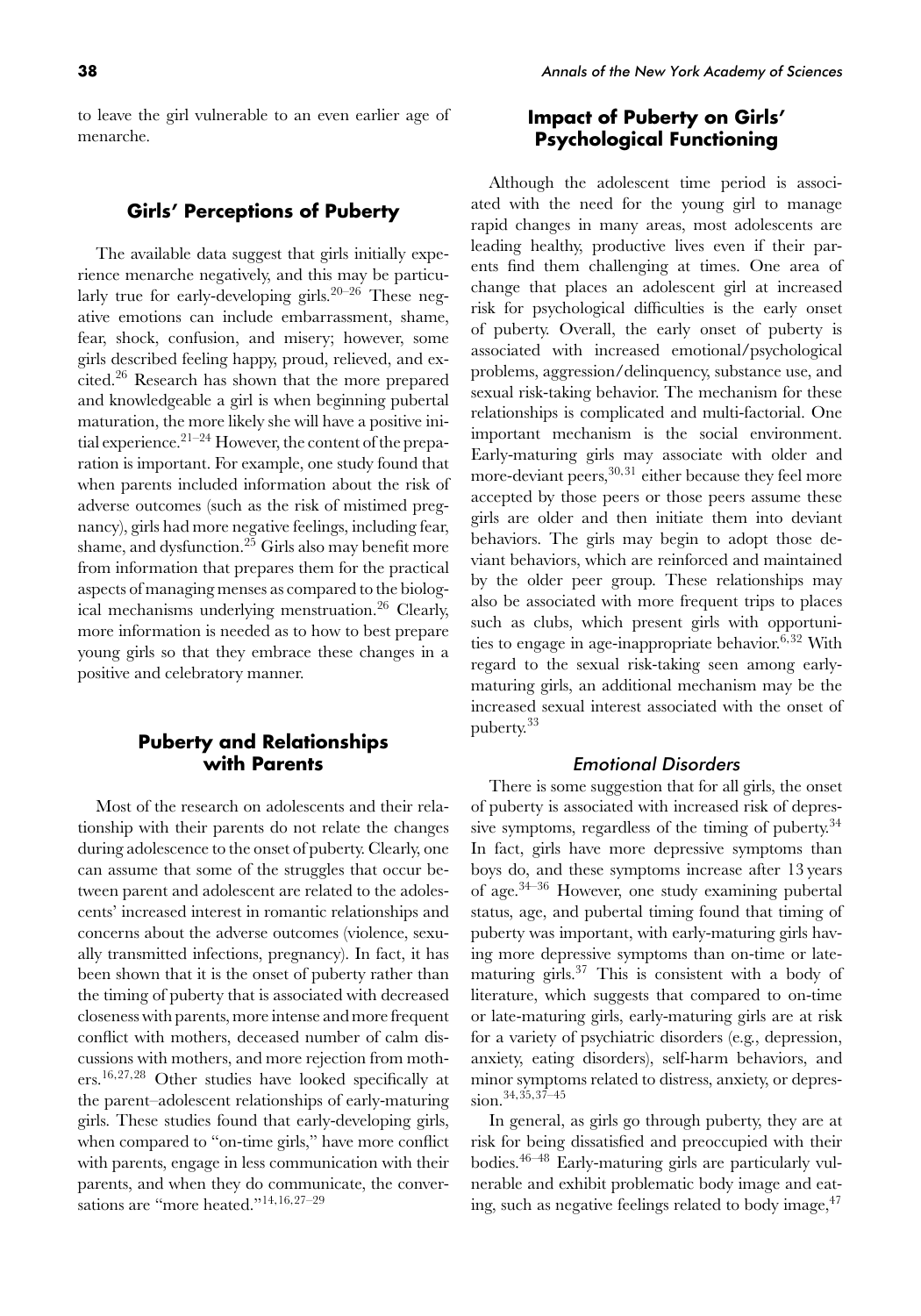body dissatisfaction,<sup>49</sup> and more bulimia pathology<sup>50</sup> than on-time girls or late-maturing girls.

### Behavioral Problems

Early-maturing girls have higher levels of aggression, conduct disorders, and delinquent behaviors than those peers who developed on-time.<sup>51–54</sup> The impact of the timing of puberty interacts with the girls' genetic risk and environment. For example, although the development of conduct disorders has a high genetic component for girls with on-time development (67% of the variance), genetics play a minimal role for girls with early maturation  $(8\%$  of the variance).<sup>51</sup> Another study, which examined girls with or without behavioral problems prior to the onset of puberty, found that early maturation accentuated the pre-existing behavioral problems. For on-time girls, a previous history of behavioral problems predicted later behavioral problems, although it may be that being a late-maturer was protective.<sup>52</sup> Similar effects are found for environmental influences.<sup>37</sup>*,*<sup>54</sup> For example, early-maturing girls have more associations with deviant peers, but those who are early maturing and from a highly disadvantaged neighborhood have more deviant peer associations then their early-maturing peers from lessdisadvantaged neighborhoods. For those who are late maturing, no such effect is found. In fact, those from the highly disadvantaged neighborhoods have less association with deviant peers than their late-maturing peers from less-disadvantaged neighborhoods. The same study found similar findings for the impact of harsh and inconsistent parenting. Although there was a main effect for the relationship of pubertal timing on externalizing behavioral symptoms, early-maturing girls with parents who had high levels of harsh and inconsistent parenting exhibit even a greater number of behavioral symptoms than do other early-maturing girls, but this was not true for the late-maturing girls.<sup>37</sup>

#### Substance Use

Studies have found that early maturation is associated with an early onset of substance use, a more rapid progression through the stages of substance use, and a greater likelihood of substance abuse.55*,*56–62 Early maturation appears to play a role beyond the impact of environment or psychological health. A study of twins who were discordant for pubertal timing found that the early-maturing sister was more likely to be using substances,  $57$  and another study found that although adolescents who were emotionally distressed were more likely to use substances, early maturation contributed independently to the likelihood of using substances. $61$  In addition to the impact of timing of puberty, it is possible that the tempo of puberty may have a minor influence on substance use behavior. Those girls with the fastest rates of pubertal progression were younger when they started drinking heavily, but the rate of progression was not related to the age of initiation of alcohol or cigarette use.<sup>63</sup>

#### Sexual Behavior

The onset of puberty leads to an interest in the exploration of sexual feelings and behaviors. Most adolescents engage in some sexual behavior, which can range from kissing to sexual intercourse; approximately 63% of teens have engaged in sexual intercourse by the time they graduate from high school.<sup>64</sup> Many adolescents do this in the context of a romantic relationship and make healthy decisions (e.g., 63% of these sexually active adolescents used a condom at last intercourse).64 However, an unfortunate number of adolescents have multiple partners and/or fail to protect themselves from unintended pregnancy or from sexually transmitted infections.

Research has consistently shown that earlymaturing girls are likely to have an earlier age of sexual initiation.55*,*<sup>64</sup> In part, this may be due to increased opportunities; they have earlier first romantic relationships, have more boyfriends and older boyfriends, engage in more sexual activity, and have more unsupervised outings with boys.<sup>14</sup>*,*58*,*65*,*<sup>66</sup> Further, they may experience pressure from older boys to engage in sexual activity, which they may not have skills to manage. An earlier sexual initiation is associated with riskier sexual behaviors, including a greater number of partners, poor partner selection (i.e., abusive partners), decreased likelihood of condom use at first intercourse, and increased risk of pregnancy and acquisition of sexually transmitted infections (STIs).<sup>55</sup>*,*67–70

## **Implications**

All girls go through pubertal changes, although with different timing and tempo. While the onset of puberty and menses can be a cause for celebration, it is sometimes viewed negatively. Parental preparation and positive attitude for these events has been shown to be associated with more positive reactions to puberty, and health care providers could prepare both parents and girls to view these events as natural and health-affirming. The content of the conversations is important, and although parents may view this as a reproductive event with the possibility of an adverse outcome, this is likely not the best frame in which to discuss puberty. Girls would benefit from discussions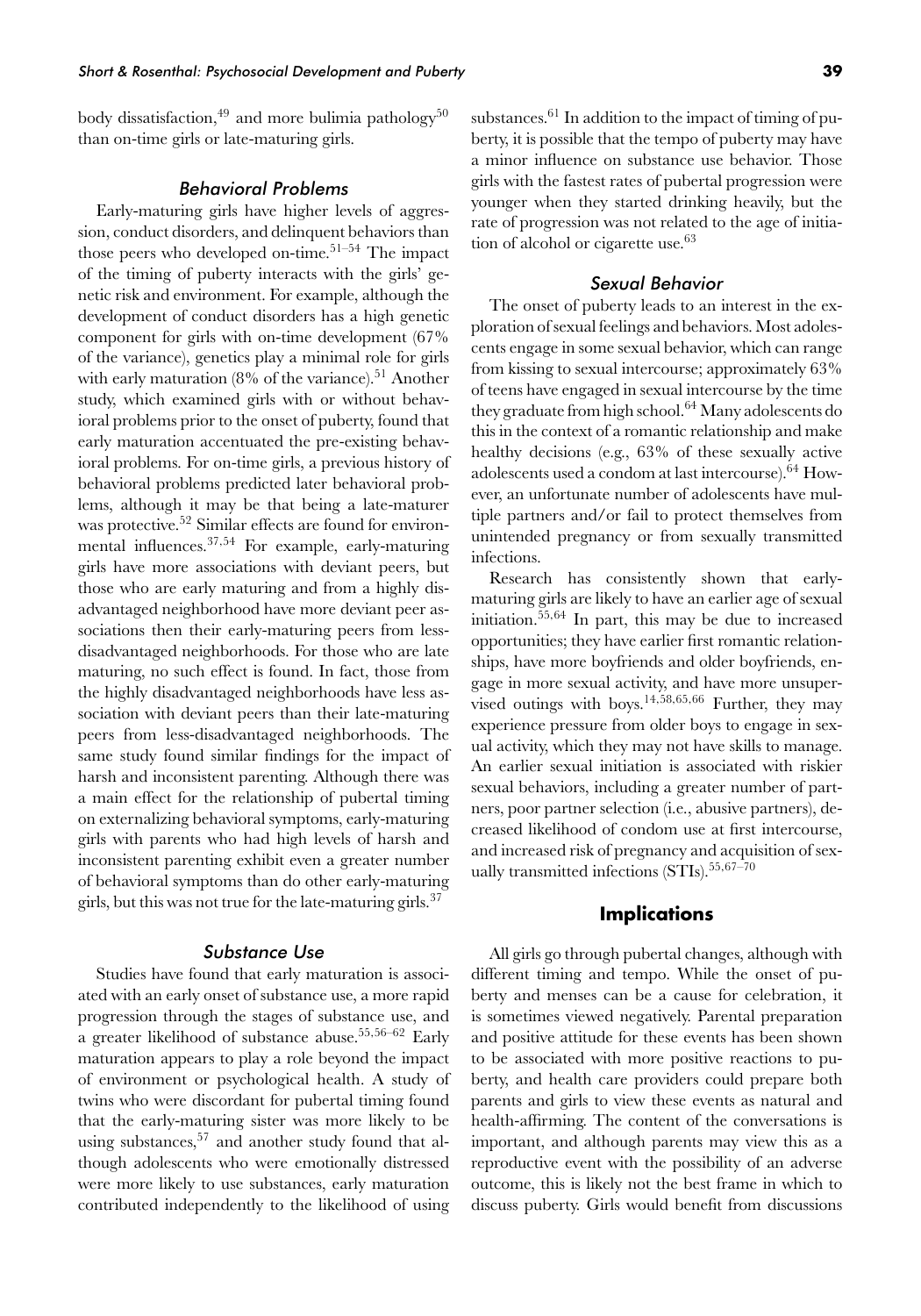about what to expect, and how to handle the feelings and behaviors that might be associated with these changes. In addition, direct discussions regarding sexuality and body image should focus on encouraging the girl to feel positively about her changing shape and the sexual feelings she may be experiencing. Parents should be encouraged to process their emotional reactions to their daughters' sexual maturity and ways to balance adequate guidance with the promotion of increased autonomy. In addition, it may be helpful to reassure parents that the increased arguing with their teen does not necessarily mean she does not value or consider their views.

Girls who experience early maturation and their families will need special attention from their health care providers. It is not a foregone conclusion that these girls will have difficulty, and many go through adolescence without incident. Unfortunately, we know very little about the factors that protect the early-maturing girl; thus, it may be important to consider all at potential risk. This is particularly true if they have other genetic or social risks. Health care providers can provide anticipatory guidance which could also provide support for the girl and her family. It is important to discuss ways to manage the difference between the way they may appear to others and their current psychological and cognitive abilities and interests. This should also include discussions of sexual coercion and ways to prevent and manage those situations. For parents, this includes making sure that they continue to provide supervision and restrict the time spent with older peers in age-inappropriate settings.

In order to provide the best care to adolescents, they must have access to confidential and comprehensive care. Without this access, adolescents may not share the needed information that allows their health care provider to afford them the highest level of care. By the same token, parents may need their own opportunity to discuss this challenging period of development. Although it is easy to focus on all of the potential problems an adolescent can exhibit, particularly an early-maturing one, the maturational process also is associated with many opportunities for growth and success.

#### **Acknowledgments**

Support for this work was received from the National Institute of Child Health and Human Development (Grant R01 HD4015101).

#### **Conflicts of Interest**

The authors declare no conflicts of interest.

#### **References**

- 1. BIRO, F.M. 2008. Puberty. *In* Adolescent Sexuality. M.J. Blythe & S.L. Rosenthal, Eds.: AMSTARS. American Academy of Pediatrics. Chicago, IL. In press.
- 2. PETERSEN, A.C. & N. LEFFERT. 1995. What is special about adolescence? *In* Psychosocial Disturbances in Young People. M. Rutter, Ed.: 3–36. Cambridge University Press. New York.
- 3. CROCKETT, L.J., A.C. PETERSEN. 1993. Adolescent development: health risks and opportunities for health promotion. *In* Promoting the Health of Adolescents: New Directions for the Twenty-First Century. S.G. Millstein, A.C. Petersen & E.O. Nightingale, Eds.: 13–37. Oxford University Press. New York.
- 4. PETERSEN, A.C. & L. CROCKETT. 1985. Pubertal timing and grade effects on adjustment. J. Youth Adolesc. **14:** 191–206.
- 5. STEINBERG, L. 2002. Adolescence. McGraw-Hill. New York.
- 6. CELIO, M., S. KARNIK & H. STEINER. 2006. Early maturation as risk factor for aggression and delinquency in adolescent girls: a review. Int. J. Clin. Pract. **60:** 1254– 1262.
- 7. BUHRMESTER, D. & W. FURMAN. 1987. The development of companionship and intimacy. Child Dev. **58:** 1101–1113.
- 8. BUHRMESTER, D.. 1990. Intimacy of friendship, interpersonal competence, and adjustment during preadolescence and adolescence. Child Dev. **61:** 1101–1111.
- 9. BELSKY, J., L. STEINBERG & P. DRAPER. 1991. Childhood experience, interpersonal development and reproductive strategy: an evolutionary theory of socialization. Child Dev. **62:** 647–670.
- 10. MOFFITT, T.E., A. CASPI, J. BELSKY & P.A. SILVA. 1992. Childhood experience and the onset of menarche: a test of a sociobiological model. Child Dev. **63:** 47–58.
- 11. WIERSON, M., P.J. LONG & R.L. FOREHAND. 1993. Toward a new understanding of early menarche: the role of environmental stress in pubertal timing. Adolescence **28:** 913–925.
- 12. BELSKY, J., L.D. STEINBERG, R.M. HOUTS, *et al.* 2007. Family rearing antecedents of pubertal timing. Child Dev. **78:** 1302–1321.
- 13. GRABER, J.A., J. BROOKS-GUNN & M.P. WARREN. 1995. The antecedents of menarcheal age: heredity, family environment, and stressful life events. Child Dev. **66:** 346–359.
- 14. KIM, K. & P.K. SMITH. 1998. Childhood stress, behavioural symptoms and mother-daughter pubertal development. J. Adolesc. **21:** 231–240.
- 15. ROMANS, S.E., J.M. MARTIN, K. GENDALL & G.P. HERBISON. 2003. Age of menarche: the role of some psychosocial factors. Psychol. Med. **33:** 933–939.
- 16. STEINBERG, L.. 1987. Impact of puberty on family relations: effects of pubertal status and pubertal timing. Dev. Psychol. **23:** 451–460.
- 17. ELLIS, B.J., S. MCFADYEN-KETCHUM, G.S. PETTIT, *et al.* 1999. Quality of early family relationships and individual differences in the timing of pubertal maturation in girls: a longitudinal test of an evolutionary model. J. Pers. Soc. Psychol. **77:** 387–401.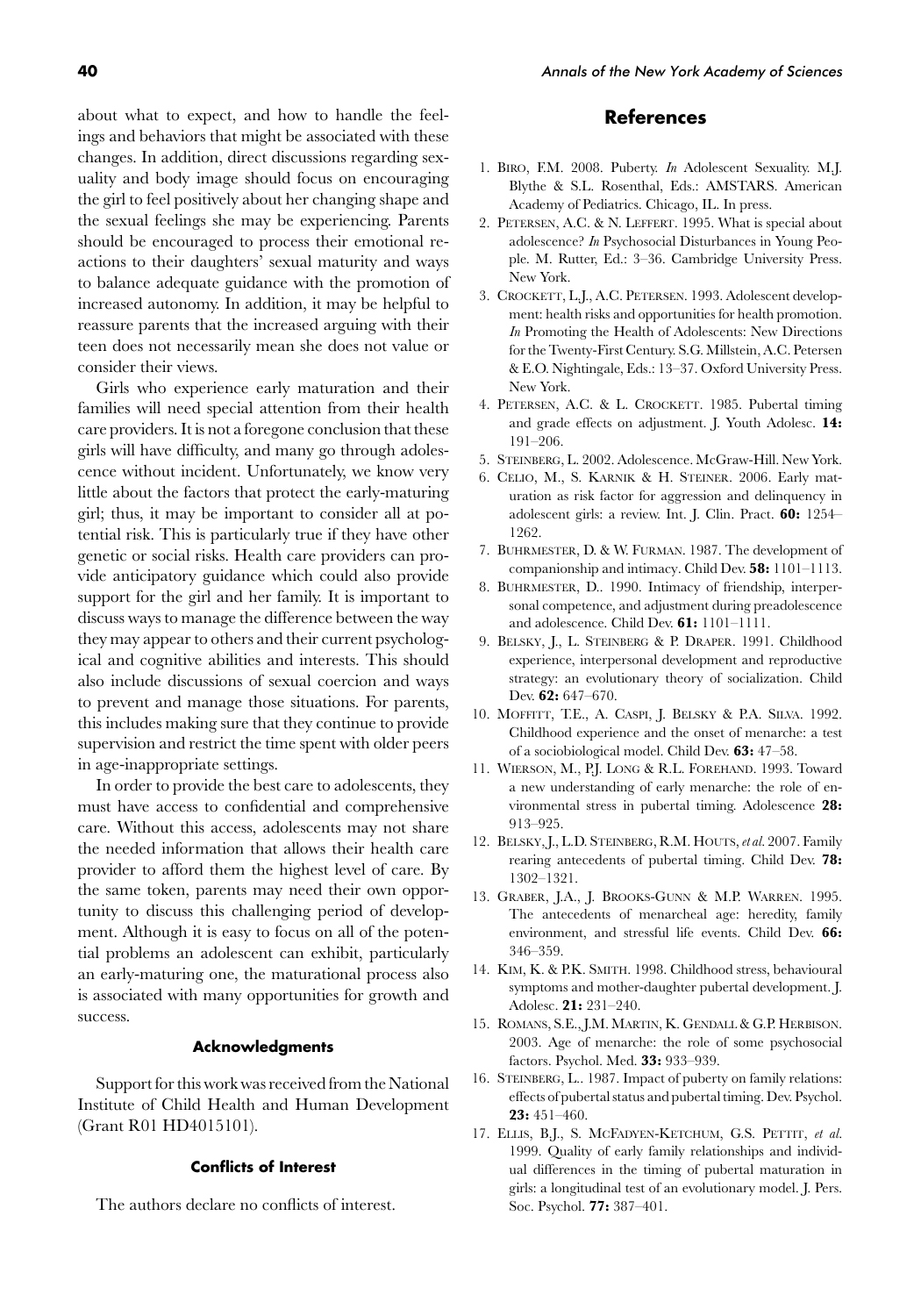- 18. BROWN, J., P. COHEN, H. CHEN, *et al.* 2004. Sexual trajectories of abused and neglected youths. J. Dev. Behav. Pediatr. **25:** 77–82.
- 19. ZABIN, L.S., M.R. EMERSON & D.L. ROWLAND. 2005. Childhood sexual abuse and early menarche: the direction of their relationship and its implications. J. Adolesc. Health **36:** 393–400.
- 20. GREIF, E.B. & K.J. ULMAN. 1982. The psychological impact of menarche on early adolescent females: a review of the literature. Child Dev. **53:** 1413–1430.
- 21. KOFF, E., J. RIERDAN & K. SHEINGOLD. 1982. Memories of menarche: age, preparation, and prior knowledge as determinants of initial menstrual experience. J. Youth Adolesc. **11:** 1–9.
- 22. KOFF, E. & J. RIERDAN. 1995. Early adolescent girls' understanding of menstruation. Women Health **22:** 1–19.
- 23. RUBLE, D.N. & J. BROOKS-GUNN. 1982. The experience of menarche. Child Dev. **53:** 1557–1566.
- 24. SCOTT, C.S., D. ARTHUR, M.I. PANIZO & R. OWEN. 189. Menarche: the black American experience. J. Adolesc. Health Care **10:** 363–368.
- 25. TEITELMAN, A.M. 2004. Adolescent girls' perspective of family interactions related to menarche and sexual health. Qual. Health Res. **14:** 1292–1308.
- 26. USKUL, A.K.. 2994. Women's menarche stories from a multicultural sample. Soc. Sci. Med. **59:** 667–679.
- 27. SAVIN-WILLIAMS, R.C. & S.A. SMALL. 1986. The timing of puberty and its relationship to adolescent and parent perceptions of family interactions. Dev. Psychol **22:** 342– 347.
- 28. STEINBERG, L.. 1988. Reciprocal relation between parentchild distance and pubertal maturation. Dev. Psychol. **24:** 122–128.
- 29. SAGRESTANO, L.M., S.H. MCCORMICK, R.L. PAIKOFF & G.N. HOLMBECK. 1999. Pubertal development and parent-child conflict in low-income, urban, African American adolescents. J. Res. Adolesc. **9:** 85–107.
- 30. GE, X., G.H. BRODY, R.D. CONGER, *et al.* 2002. Contextual amplification of pubertal transition effects on deviant peer affiliation and externalizing behavior among African American children. Dev. Psychol **38:** 42–54.
- 31. SILBEREISEN, R.K., A.C. PETERSON, H.T. ALBRECHT & B. KRACKE. 1989. Maturational timing and the development of problem behavior: longitudinal studies in adolescence. J. Early Adolesc. **9:** 247–268.
- 32. WEICHOLD, K., R. SILBEREISEN & E. SCHMITT-RODERMUND. 2003. Short-term and long-term consequences of early vs. late physical maturation in adolescents. *In* Gender Difference at Puberty. C. Hayward, Ed.: 241–276. Cambridge University Press. Cambridge, England.
- 33. OSTOVICH, J.M. & J. SABINI. 2005. Timing of puberty and sexuality in men and women. Arch. Sex Behav. **34:** 197– 206.
- 34. ANGOLD, A., E.J. COSTELLO & C.M. WORTHMAN. 1998. Puberty and depression: the roles of age, pubertal status, and pubertal timing. Psychol. Med. **28:** 51–61.
- 35. GE, X., R.D. LORENZ, G.H. ELDER & R.L. SIMONS. 1994. Trajectories of stressful life events and depressive symptoms during adolescence. Dev. Psych. **30:** 467–483.
- 36. HANKIN, B.L., L.Y. ABRAMSON, T.E. MOFFITT, *et al.* 1998. Development of depression from preadolescence to young adulthood: emerging gender differences in a 10-year longitudinal study. J. Abnorm. Pyschol. **107:** 128–140.
- 37. GE, X., I.J. KIM, G. BRODY, *et al.* 2003. It's about timing and change: pubertal transition effects on symptoms of major depression among African American youths. Dev. Psychol. **39:** 430–439.
- 38. DEARDORFF, J., C. HAYWARD, K.A. WILSON, *et al.* 2007. Puberty and gender interact to predict social anxiety symptoms in early adolescence. J. Adolesc. Heath **41:** 102–104.
- 39. GE, X., R.D. CONGER & G.H. ELDER. 1996. Coming of age too early: pubertal influences of girls' vulnerability to psychological distress. Child Dev. **67:** 3386–3400.
- 40. GE, X., R.D. CONGER & G.H. ELDER. 2001. Pubertal transition, stressful life events, and the emergence of gender differences in adolescent depressive symptoms. Dev. Psychol. **37:** 404–417.
- 41. GRABER, J.A., P.A. LEWINSOHN, J.R. SEELEY & J. BROOKS-GUNN. 1997. Is psychopathology associated with the timing of pubertal development? J. Am. Acad. Child Adolesc. Psychiatry **36:** 1768–1776.
- 42. HAYWARD, C., I.H. GOTLIB, P.K. SCHRAEDLEY & I.F. LITT. 1999. Ethnic differences in the association between pubertal status and symptoms of depression in adolescent girls. J. Adolesc. Health **25:** 143–49.
- 43. HAYWARD, C. & K. SANBORN. 2002. Puberty and the emergence of gender differences in psychopathology. J. Adolesc. Health **30S**: 49–58.
- 44. KALTIALA-HEINO, R., E. KOSUNEN & M. RIMPELA. 2003. Pubertal timing, sexual behaviour, and self-reported depression in middle adolescence. J. Adolesc. **26:** 531–545.
- 45. PATTON, G.C., S.A. HEMPHILL, J.M. BEYERS, *et al.* 2007. Pubertal stage and deliberate self-harm in adolescents. J. Am. Acad. Child Adolesc. Psychiatry **46:** 508–514.
- 46. KALTIALA-HEINO, R., M. RIMPELA, A. RISSANEN & P. RANTANEN. 2001. Early puberty and early sexual activity are associated with bulimic-type earing pathology in middle adolescence. J. Adolesc. Health **28:** 346–352.
- 47. SEIGEL, J.M., A.K. YANCEY, C.S. ANESHENSEL & R. SCHULER. 1999. Body image, perceived pubertal timing, and adolescent mental health. J. Adolesc. Health **25:** 155– 165.
- 48. O'DEA, J.A. & S. ABRAHAM. Onset of disordered eating attitudes and behaviors in early adolescence: interplay of pubertal status, gender, weight, and age. Adolescence **34:** 671–679.
- 49. KOFF, E. & J. RIERDAN. 1993. Advanced pubertal development and eating disturbance in early adolescent girls. J. Adolesc. Health **14:** 433–439.
- 50. KALTIALA-HEINO, R., M. RIMPELA, A. RISSANEN & R. RANTANEN. 2001. Early puberty and early sexual activity are associated with bulimic-type eating eating pathology in middle adolescence. J. Adolesc. Health **28:** 346–352.
- 51. BURT, S.A., M. MCGUE, J.A. DEMARTE, *et al.* 2006. Timing of menarche and the origins of conduct disorder. Arch. Gen. Psychiatry **63:** 890–896.
- 52. CASPI, A. & T.E. MOFFITT. 1991. Individual differences are accentuated during periods of social change: the sample case of girls at puberty. J. Pers. Soc. Psychol. **61:** 157–168.